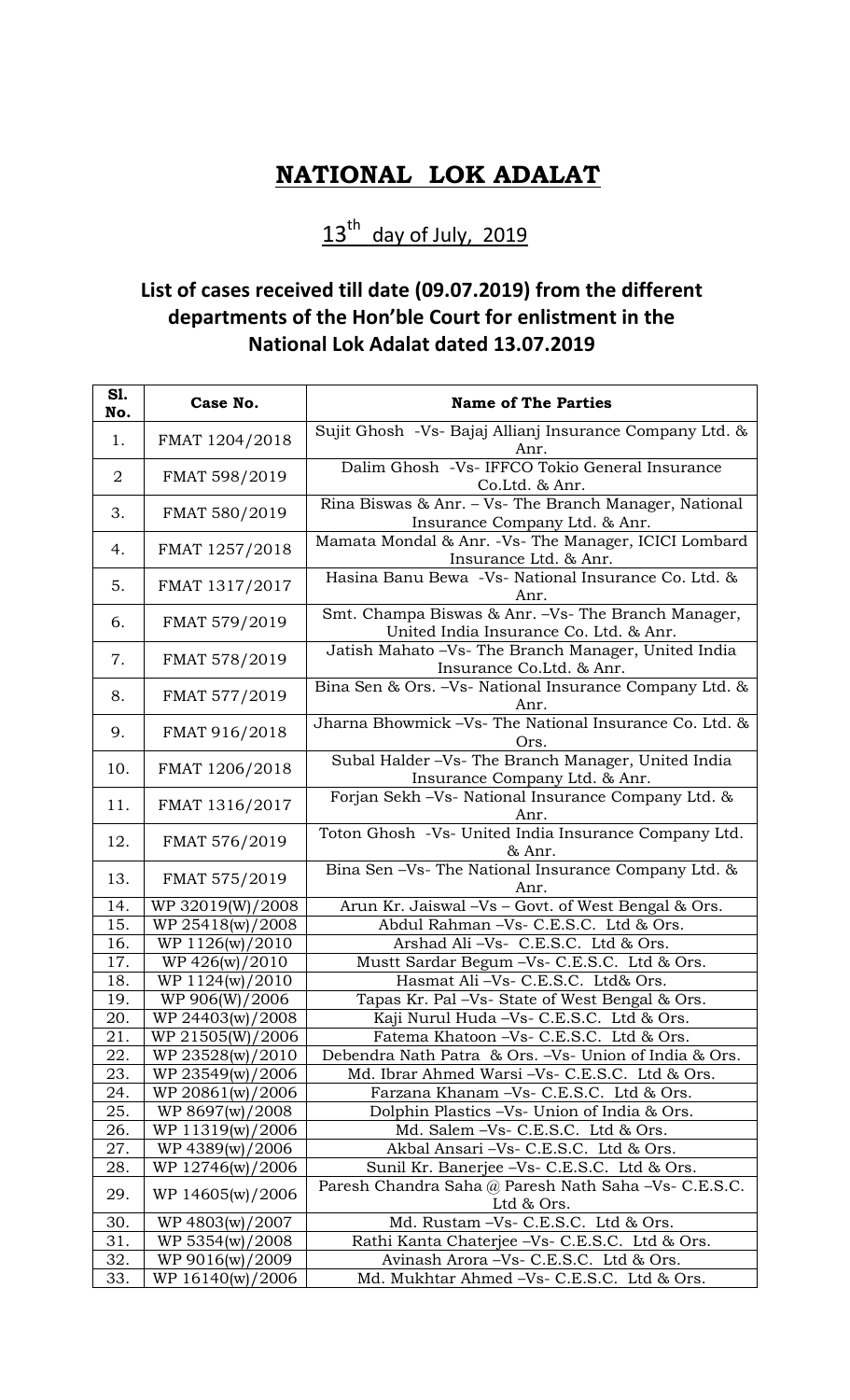| 34. | WP 20405(w)/2006 | Md. Amanullah -Vs- C.E.S.C. Ltd & Ors.                                |
|-----|------------------|-----------------------------------------------------------------------|
| 35. | WP 5526(w)/2006  | Ajaz Ahmed Khetri - Vs- State of West Bengal & Ors.                   |
| 36. | WP 25813(w)/2008 | Mumtaz Ansari & Ors. -Vs- C.E.S.C. Ltd & Ors.                         |
| 37. | WP 25777(w)/2008 | Murti Devi -Vs- C.E.S.C. Ltd & Ors.                                   |
| 38. | WP 11389(w)/2006 | Chetan J. Sheth -Vs- C.E.S.C. Ltd & Ors.                              |
| 39. | WP 19177(w)/2006 | Md. Ashraf Jamal -Vs- C.E.S.C. Ltd & Ors.                             |
| 40. | WP 21902(w)/2006 | Fatema Khalil -Vs- C.E.S.C. Ltd & Ors.                                |
| 41. | WP 21218(w)/2006 | Md. Ishaque -Vs- C.E.S.C. Ltd & Ors.                                  |
| 42. | WP 21407(w)/2006 | Suresh Shaw -Vs- C.E.S.C. Ltd & Ors.                                  |
| 43. | WP 21629(w)/2006 | Imarul Haque -Vs- C.E.S.C. Ltd & Ors.                                 |
| 44. | WP 18033(w)/2008 | Sk. Ali Jan -Vs- C.E.S.C. Ltd & Ors.                                  |
| 45. | WP 7943(w)/2008  | Md. Hanif -Vs- C.E.S.C. Ltd & Ors.                                    |
| 46. | WP 10850(w)/2006 | Sunil Pal -Vs- C.E.S.C. Ltd & Ors.                                    |
| 47. | WP 12399(w)/2009 | Jharna Kayal @ Jharna Koyal -Vs- C.E.S.C. Ltd & Ors.                  |
| 48. | WP 20095(w)/2006 | Md. Serajuddin - Vs- C.E.S.C. Ltd & Ors.                              |
| 49. | WP 9270(w)/2009  | Sabnam Ahmed Siddique -Vs- C.E.S.C. Ltd & Ors.                        |
|     |                  | Krishan Kumar Garwal @ Krishan Kumar -Vs- C.E.S.C.                    |
| 50. | WP 18421(w)/2011 | Ltd & Ors.                                                            |
| 51. | WP 5997(w)/2014  | Diplai Mallick -Vs- C.E.S.C. Ltd & Ors.                               |
| 52. | WP 6177(w)/2012  | Ram Dayal Ram -Vs- C.E.S.C. Ltd & Ors.                                |
| 53. | WP 4477(w)/2017  | Asif Ali Khan -Vs- C.E.S.C. Ltd & Ors.                                |
|     |                  |                                                                       |
| 54. | WP 7770(w)/2012  | Mohan Lal Datta -Vs- C.E.S.C. Ltd & Ors.                              |
| 55. | 17378(w)/2012    | Anju Jaiswal -Vs- C.E.S.C. Ltd & Ors.                                 |
| 56. | WP 10375(w)/2012 | Gita Roy -Vs- C.E.S.C. Ltd & Ors.                                     |
| 57. | WP 17124(w)/2011 | Sagufta Parween -Vs- C.E.S.C. Ltd & Ors.                              |
| 58. | WP 26192(w)/2013 | Raj Kumar Gupta - Vs - C.E.S.C. Ltd & Ors.                            |
| 59. | WP 7513(w)/2015  | Iqbal Dawoodbhai -Vs- The Chief Engineer, CRM Cell,<br>WBSEDCL & Ors. |
| 60. | WP 19119(w)/2009 | Shibnath Das -Vs- C.E.S.C. Ltd & Ors.                                 |
| 61. | WP 20476(w)/2008 | Chameli Das & Ors. -Vs- State of West Bengal & Ors.                   |
| 62. | WP 21893(w)/2006 | Janab Juber Alam -Vs- C.E.S.C. Ltd & Ors.                             |
| 63. | WP 18487(w)/2008 | Ramsevak Das-Vs- C.E.S.C. Ltd & Ors.                                  |
| 64. | WP 17144(w)/2016 | Priya Food Products Ltd. & Anr. - Vs- WBSEDCL                         |
| 65. | WP 21217(w)/2006 | Sk. Ladla -Vs- C.E.S.C. Ltd & Ors.                                    |
| 66. | WP 21409(w)/2006 | Janam Md. Hasim -Vs- C.E.S.C. Ltd & Ors.                              |
| 67. | WP 1775(w)/2006  | Shree Nath Shaw -Vs- C.E.S.C. Ltd & Ors.                              |
| 68. | WP 7585(w)/2008  | Khaliquz Zaman -Vs- C.E.S.C. Ltd & Ors.                               |
| 69. | WP 20406(w)/2006 | Md. Taiyab - Vs - C.E.S.C. Ltd & Ors.                                 |
|     | WP 13103(w)/2006 |                                                                       |
| 70. | With             | Narayan Chandra Das -Vs- C.E.S.C. Ltd & Ors.                          |
|     | WP 13104(w)/2006 |                                                                       |
| 71. | WP 9388(w)/2007  | Dilip Kumar Das -Vs- C.E.S.C. Ltd & Ors.                              |
| 72. | WP 21903(w)/2006 | Sk. Peyaroo -Vs- C.E.S.C. Ltd & Ors.                                  |
| 73. | WP 16839(w)/2009 | Premier Engineering Works -Vs- C.E.S.C. Ltd & Ors.                    |
| 74. | WP 5026(w)/2008  | Amit Vijay -Vs- C.E.S.C. Ltd & Ors.                                   |
|     |                  | United Plasto Products (P) Ltd. & Anr. Vs. WBSEDCL &                  |
| 75. | WP 10170(w)/2010 | Anr.                                                                  |
|     |                  | M/s. Bhairab Board Manufacturing Co. Pvt. Ltd Vs.                     |
| 76. | WP 3000(w)/2007  | Superintending Engineer, WBSEDCL & Ors.                               |
|     |                  | M/s. Somenath Cold Storage Pvt. Ltd. Vs. WBSEDCL &                    |
| 77. | WP 29706(w)/2006 | Ors.                                                                  |
| 78. | WP 6651(w)/ 2011 | Amar Beverage Pvt. Ltd. & Anr. Vs. WBSEDCL & Ors.                     |
|     |                  | Edcons (MKS) Casting Pvt. Ltd. & Anr. Vs. WBSEDCL &                   |
| 79. | WP 347(w)/2013   | Ors.                                                                  |
| 80. | WP 3088(w)/2009  | M/s. Satpalsa Ice & Cold Storage Pvt. Ltd. & Anr. Vs                  |
|     |                  | WBSEDCL & Ors.                                                        |
| 81. | WP 23309(w)/2012 | Tarakeshwar Cold Storage Pvt. Ltd. & Anr. Vs. WBSEDCL                 |
|     |                  | & Ors.                                                                |
|     |                  |                                                                       |
|     | WP 88 (w)/2017   |                                                                       |
| 82. | With             | Raiganj Egro Tech Private Ltd. & Anr. Vs. WBSEDCL &<br>Ors.           |
|     | WP 28654(w)/2014 |                                                                       |
|     |                  | Polba Dadpur Cooperative Cold Storage Ltd. Vs.                        |
| 83. | WP 23259 (w)/09  | WBSEDCL & Ors.                                                        |